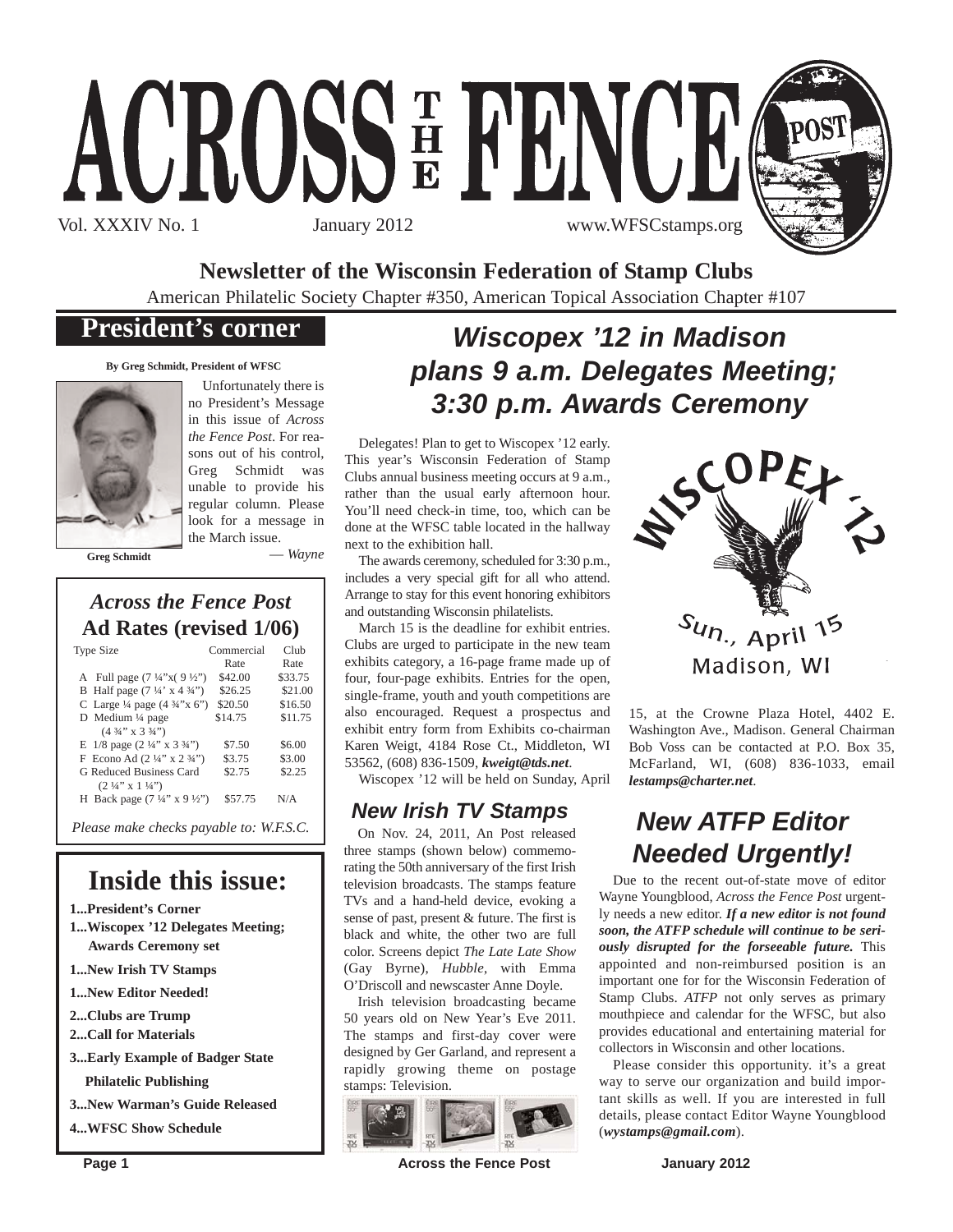## **Clubs are Trump**

#### **By Maurice D. Wozniak**

**Alex Gill** of West Bend is well into his year as a member of the Young Philatelic Leaders Fellowship of the American Philatelic Society.

Gill, one of two junior fellows in the program, was formally introduced to the society at the APS Stampshow in Columbus, Ohio, last August. Now in its third year, the program is designed to develop leadership in the stamp-col-



*Alex Gill*

lecting hobby by pairing interested young collectors with mentors to guide development in some aspect of philately.

Alex has chosen the author track to build on his writing skills. Other tracks in the program are exhibiting and dealing.

"I look forward to meeting other youth stamp collectors, expanding my knowledge of philately and meeting prominent collectors at stamp shows," Alex said. "Most importantly, I hope to inspire and encourage people to discover and enjoy the hobby of stamp collecting."

He has been a member of the Ben Franklin Stamp Club sponsored by the Kettle Moraine Coin & Stamp Club and has taken part in other club activities near his home.

The fellowship program allows participants to take part in activities such as visiting the National Postal Museum in Washington, D.C., attending two APS Stampshows and the winter Ameristamp Expo, visiting the APS headquarters in Bellefonte, Pa., and other events. His expenses will be paid for these events.

It's a significant honor for Alex, and it underscores the value of clubs trying to develop young peoples' interest in the hobby.

#### **\* \* \***

#### **Program ideas**

A show-and-tell program at the **Kettle Moraine Coin and Stamp Club**, West Bend, had a theme of the oldest material in members' collections. A prize of a souvenir sheet went to an 1808 stampless cover with a mermaid cancel. The youth meeting continued a scrapbooking project for the modern travels of Owney the stamp dog.

Members of **American Topical Association Chapter 5**, Waukesha, heard about hand-drawn and hand-painted philatelic covers.

A Milwaukee Philatelic Society show-andtell on unusual items turned up interesting things, such as a 16-page booklet from France with a donkey on the cover; items on the Washington Park Zoo (Milwaukee), which was started in 1892; and Taco Bell Batman cups.

The year's schedule of events for the **Green Bay Philatelic Society** includes slide shows, show-and-tell, and regular auctions.

#### **\* \* \***

### **What others are doing**

**The Oshkosh Philatelic Society** has changed its meeting room in the Evergreen Nursing Home. The club now meets in the Commons Area in the lower level.

Eight new members were added to the rolls of **American Topical Association Chapter 5**, Waukesha, through a table at Milcopex in September, pushing membership to 69. The club used the semi-postal stamp for Vanishing Species for its mailing of the members' materials.

A member of a stamp club from Escanaba, Mich., visited a meeting of the **Northwoods Philatelic Society**, Iron Mountain, Mich., and brought along several remainder lots from his club's auction. Northwoods members also approved the purchase of packs of hinges for a 6th grade stamp club in the Wausaukee schools.

Members of the **Central Wisconsin Stamp Club**, Plover and Wisconsin Rapids, enjoyed searching through several cartons of donations made by a former member who moved away from the area. Much of the material was added to a silent auction feature of the club's fall show.

#### *\* \* \**

*Information for Clubs Are Trump is gathered from club newsletters. Please send them to Maurice D. Wozniak, 1010 Berlin St., Waupaca WI 54981.*

## *Call for Materials*

Your input to *Across the Fence Post* is urgently needed. Please consider writing a letter to the editor, a feature or even a caption for your favorite cover or philatelic item.

Please send submissions to Editor Wayne Youngblood (*wystamps@gmail.com*) or P.O. Box 4601, St. Louis, MO 63108-4601.

## **Wisconsin Federation of Stamp Clubs officers** *Across the Fence Post* is the official publication of stamp Clubs, Inc., a

#### PRESIDENT Greg Schmidt

1978 Fox Burrow Court Neenah WI 54956-1184 gschmidt7@new.rr.com

VICE PRESIDENT Vacant

#### **SECRETARY**

Ken Grant kgrant@uwc.edu

#### TREASURER

Allen E. Vick 2090 River Estate Lane Stoughton WI 53589 Norskelodge@aol.com

#### VP YOUTH DIVISION MaryAnn Bowman

P.O. Box 1451 Waukesha WI 53187

#### NE REGION VP Vacant (due to death of Al Marcus) Green Bay Phil. Soc.

Northwoods Phil. Soc. (Iron Mountain) Outagamie Phil. Soc. Wisc. Postal Hist. Soc.

#### EAST CENT. REGION VP Vern Witt

Fond du Lac Stamp Club Kettle Moraine Coin & Stamp Club Manitowoc Phil. Soc. Oshkosh Phil. Soc. Sheboygan Stamp Club

#### SW REGION VP John Pare

Badger Stamp Club Baraboo Stamp Club Janesville Stamp Club Monroe Stamp & Postcard Club

#### SOUTH CENTRAL REGION VP Art Schmitz

pescador@milwpc.com Waukesha County Phil. Soc.

#### SE REGION VP Art Schmitz

pescador@milwpc.com Am. Top. Assn. (Chap. 5) North Shore Phil. Soc. (Milw.) Northwestern Mutual Stamp Club Polish American Stamp Club Wauwatosa Phil. Soc. American Air Mail Soc. (Billy

Mitchell Chapter)

Germany Phil. Soc. (Chap. 18) Italian American Stamp Club Milwaukee Phil. Soc.

#### CENTRAL REGION VP Mike Lenard

mjlenard@aol.com Central Wisc. Stamp Club Chippewa Valley Stamp Club Lakeland Stamp & Coin Club Wisconsin Valley Phil. Soc.

the Wisconsin Federation of Stamp Clubs, Inc., a 501c3 non-profit organization. WFSC also is a life member of the APS (since 1953). For more information about WFSC, please contact the Central Office.

AFTP is published monthly September through April, and every other month May through August (10 issues per year). News of Wisconsin collectors, club news and gratis original philatelic features are welcomed. The editor accepts submissions in any format, but prefers email if possible. Editor reserves the right to make editorial changes to submitted copy.

Material appearing in AFTP not carrying an individual copyright notice may be reproduced only by not-for-profit organizations, provided the author(s) and AFTP receive credit or attribution. All materials carrying an individual copyright notice are the sole property of the author(s).

Unless explicitly stated by an officer in conjunction with official WFSC business, opinions expressed by the editor or individual authors are not necessarily endorsed by the WFSC.

Submission deadlines for editorial and avertising materials are for the 1st of the month preceding month of publication (i.e. Jan. 1 for Feb. issue).

Show calendar information and ther editorial matter and listings, should be sent to: Wayne L. Youngblood, Editor ATFP, P.O. Box 4601, St. Louis MO 63108-4601. (wystamps@gmail.com) phone: 314-454-9689.

Advertising material and payment should be sent to Dave Carney, Advertising Manager, AFTP, P.O. Box 55, Kimberly, WI 54136-0055. (dcarneyl@new.rr.com) phone: 920-687-9077. For a complete list of advertising rates and policies (display, classified and listings), request a copy from the advertising manager.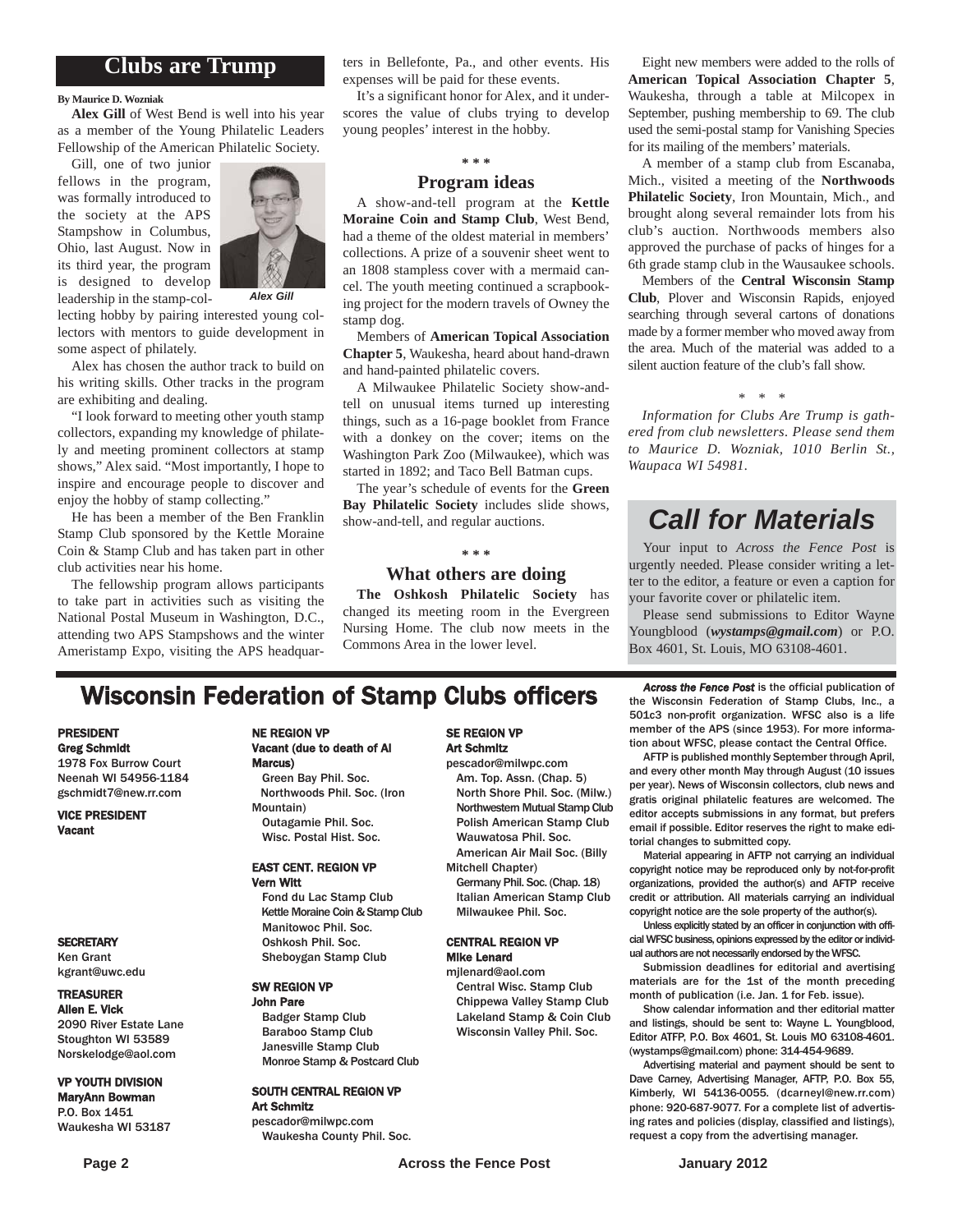## *Early Example of Badger Philatelic Publishing*

#### **By Maurice D. Wozniak**

An example of an early stamp collecting publication produced in Wisconsin was given to me by John Hotchner at the American Philatelic Society Stampshow in Columbus, Ohio, this past summer.

Hotchner, a former member of the Citizens Stamp Advisory Committee of the United States Postal Service, is a longtime writer and editor in the hobby. He said he had found the modest little magazine in a hodge-podge of philatelic miscellany he bought recently and wanted to pass it on to someone who might have an interest in it.

The item is the February 1888 edition of the *Badger State Philatelist* ("A Monthly Journal for Stamp Collectors"), published in Delavan by Carter & Judson. N. E. Carter was listed as editor and also had small advertisements in the issue for the sale of stamps; H. B. Judson was a commercial printer in Delavan and had a fullpage ad to promote a "great slaughter" in his prices for fine job printing.

I at first thought it might have had a connection with the Wisconsin Federation of Stamp Clubs, although the publication predated the organization by several decades.



Unfortunately, that does not seem to be the case. *The Badger State Philatelist* apparently went out of business after about two years of publication. A prominent collector in Wisconsin told me she thinks she has a complete run of the publication.

It is an interesting example of the kind of publication of its time, whether in the hobby or outside. Fully half of its 16 pages (including the cover sheet) consists of advertisements, mostly for philatelic items. A Delavan shoemaker had a prominent ad, and at least three purveyors of rubber stamps promoted their services.

The main feature article was a biography of stamp dealer Ernest F. Gambs, who got interested in stamp collecting about the age of 14 in St. Louis, Mo., and went on to establish a stamp business there and later in San Francisco, Calif. In a brief note elsewhere in the issue, the editor apologizes for not having an illustration of the subject.

Interestingly, the identical article, with the engraved portrait of Gambs and credited to the *Badger Philatelist*, can be found on the John D. Apfelbaum web site (*www.apfelbauminc.com/PhilatelicLibrary*).

Most of the remaining editorial matter consists of articles titled "Bogus Stamps" and "What to Collect," as well as pages of reprinted items, notes and gossip.

## *New* **Warman's U.S. Stamps Field Guide** *Released (2nd Ed.)*

#### *By Wayne L. Youngblood*

Our own Maurice Wozniak sent me a copy of the new *Warman's U.S. Stamps Field Guide*, which he edited, to review. In the absence of a any form of company press release, I set out to found out more and found the following on *amazon.com*: "Warman's U.S. Stamps Field Guide *is the essential guide you need to assess your stamp collection, whether you are an expert or just starting out. This little guide covers almost every stamp from the beginning (1847) through 2008. It also includes airmail*



*postage from 1918-2007. There are also over 900 beautiful, full-color photos that help enhance the look and feel of this pocket guide. The advice on what to collect, how to collect, and where to find stamps is very helpful if you're a beginner. Featured are stories about the first stamps, the 2-cent reds, the Elvis stamp, and the 'upside down' Jenny to name a few. Its ease of use and convenient size make it the perfect carry-along guide to flea markets, stamp shows, auctions, and estate sales*."

One may seriously question the ethics of this "review," which was planted by an F&W Publications employee, but fact of the matter is, editor Maurice D. Wozniak does a good job with this little book  $(4\frac{1}{4}$  by  $5\frac{1}{4}$  inches, 512 pages, Second Edition, \$14.99), given the limitations not being able to use Scott catalog numbers to identify stamps. This, of course, is not a huge problem for commemoratives, but for anything prior to 1938 actual collectors would need a Scott, Brookman, Gibbons or some other catalog for guidance. Still, the Warman Guide can fill a niche.

This "take-it-with-you collecting resource" is indeed handy and colorful, and Wozniak's introductions to each section are interesting. Promotional material states this is *"a guide you can really carry along to estate sales, garage sales, and flea markets... ...to make on-the-spot appraisals easy."* Not so much. Nor does it really contain *"Accurate prices in Unused and Used condition,"* nor a *"State-of-the-market report."*

But this little book is an ideal stocking stuffer or gift to someone who is just beginning their philatelic journey, whether they are child or adult. In addition to his section introductions, Wozniak also has "featurettes" on Christmas stamps and Errors, Freaks & Oddities. Each is accessible to virtually any reader and could help spark interest.

The essential question (as it is for any book) is whether the guide is worth the money you have to shell out for it. It is. Wozniak's editorial work saves a misguided attempt to compete with Scott and turns it into a useful guide to stamp collecting for those not already deeply involved in the hobby.